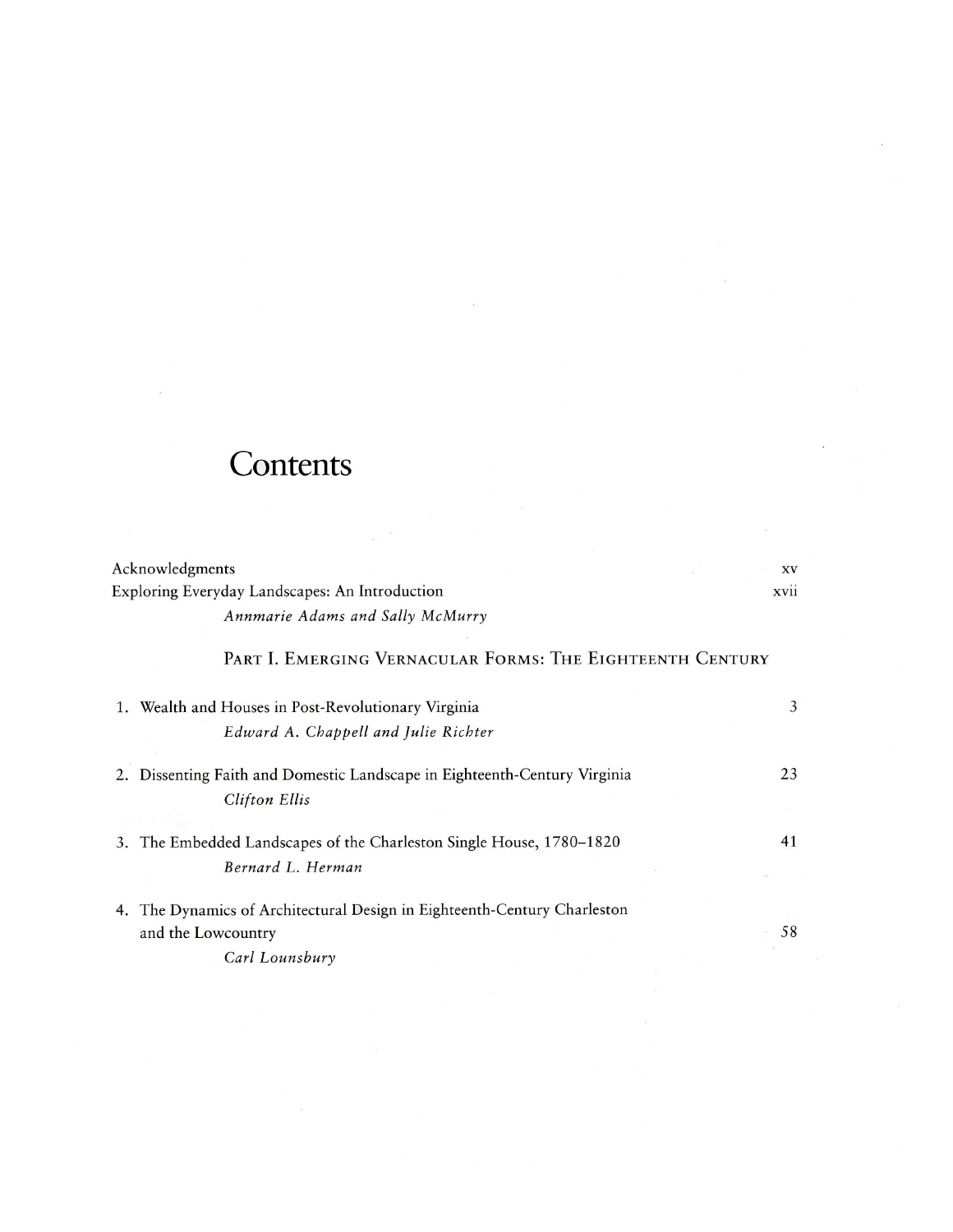| PART II. VARIETIES OF URBAN FORMS                                                                                                    |     |
|--------------------------------------------------------------------------------------------------------------------------------------|-----|
| 5. A Factory without a Roof: The Company Town in the Redwood Lumber Industry<br>James Michael Buckley                                | 75  |
| 6. The Miracle Mile Revisited: Recycling, Renovation, and Simulation<br>along the Commercial Strip<br>Timothy Davis                  | 93  |
| 7. Architecture for the Future at the Charleston Exposition, 1901-1902<br><b>Bruce Harvey</b>                                        | 115 |
| 8. The Urban Cemetery and the Urban Community: The Origin of the New Orleans Cemetery<br>Dell Upton                                  | 131 |
| PART III. REDEFINING WORK SPACE                                                                                                      |     |
| 9. The House and Garden: Housing Agricultural Laborers in Central Delaware, 1780–1930<br>Rebecca J. Siders and Anna V. Andrzejewski  | 149 |
| 10. Story, Storage, and Symbol: Functional Cache Architecture, Cache Narratives,<br>and Roadside Attractions<br>Susan W. Fair        | 167 |
| 11. The Spatial Order of Work<br>Carolyn Torma                                                                                       | 183 |
| PART IV. BEYOND RELIGIOUS INSTITUTIONS                                                                                               |     |
| 12. East Slav Identity and Church Architecture in Minneapolis, Minnesota<br>Geoffrey M. Gyrisco                                      | 199 |
| 13. Housing the Grey Nuns: Power, Religion, and Women in fin-de-siècle Montréal<br>Tania Martin                                      | 212 |
| 14. "To Hold Communion with Nature and the Spirit-World":<br>New England's Spiritualist Camp Meetings, 1865-1910<br>William D. Moore | 230 |

 $\sim$   $\sim$